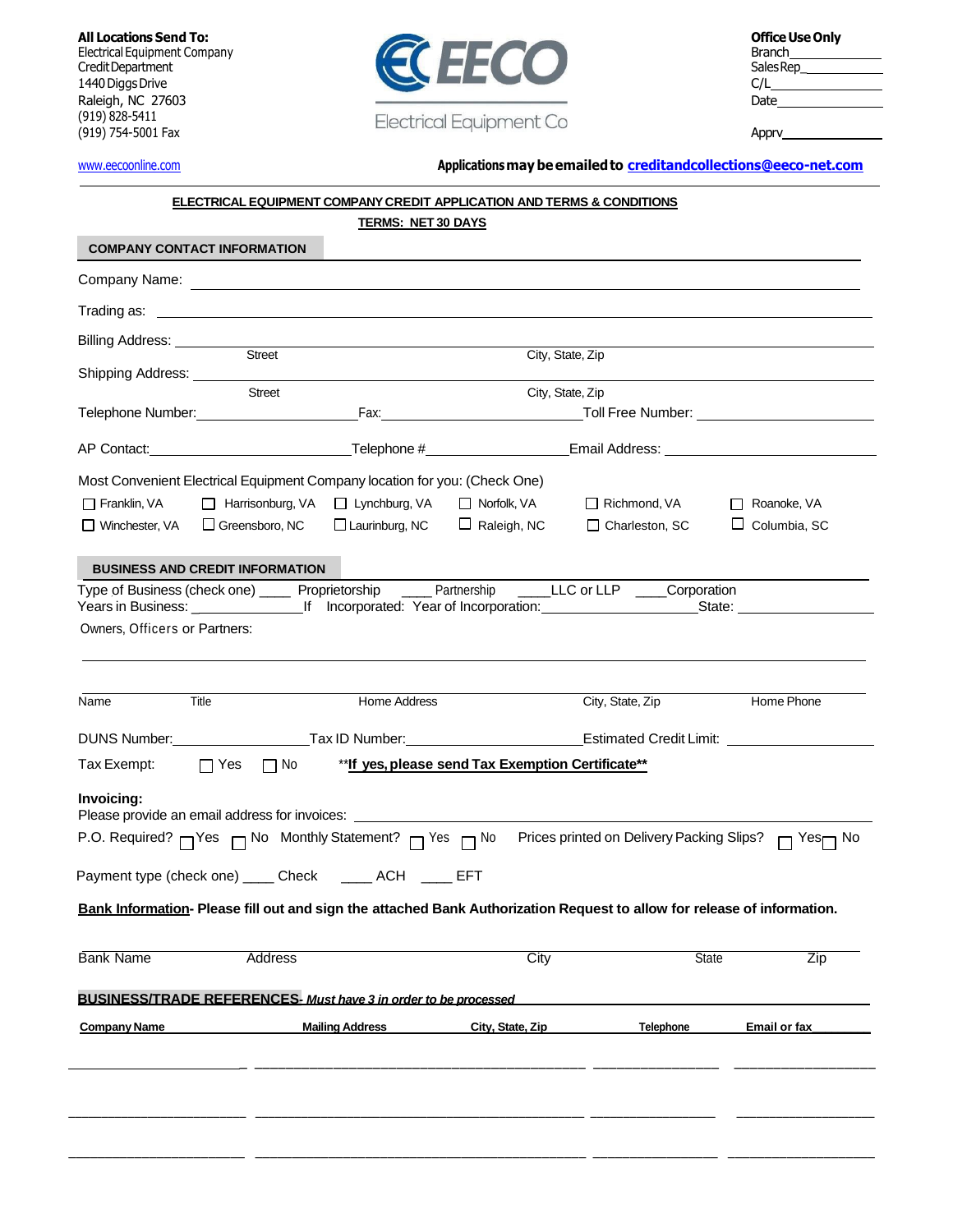

EIGOLI ICUI EQUIPITICI IL COMPUTATO DI REGIONE IL COMPUTATO DI PROVIDENZI IL COMPUTATO DI PROVIDENZI DI PROVID

[www.eecoonline.com](http://www.eecoonline.com/)

| <b>BANK REFERENCE AUTHORIZATION</b> |  |
|-------------------------------------|--|
|                                     |  |

| Date:                             | Account #                                                                                             |  |
|-----------------------------------|-------------------------------------------------------------------------------------------------------|--|
| Attn:                             | Fax:                                                                                                  |  |
| RE:                               |                                                                                                       |  |
| (Signature of Officer or Agent)   | __, hereby Authorize,<br>(Name of Bank)                                                               |  |
| To Release Banking information on | (Legal Name of Corporation or other applicant)                                                        |  |
| Company                           | To Electrical Equipment Company, for purposes of obtaining a Credit Account with Electrical Equipment |  |

**FOR BANK ONLY** - The above-mentioned company/person has applied for an account with Electrical Equipment Company and has given your Bank as a reference.We would appreciate your response and would be glad to reciprocate in the same manner. Please be assured that your reply comes directly to the Credit Department and is held in strict confidence.

# **Checking**

| Date Opened ________________                                                                            |                                                                                                                                                                                                                                                                                                                    |
|---------------------------------------------------------------------------------------------------------|--------------------------------------------------------------------------------------------------------------------------------------------------------------------------------------------------------------------------------------------------------------------------------------------------------------------|
| Average Balance_______________                                                                          | Current Balance_______________                                                                                                                                                                                                                                                                                     |
| Any NSF Checks_______________                                                                           | If so, when? $\frac{1}{2}$ $\frac{1}{2}$ $\frac{1}{2}$ $\frac{1}{2}$ $\frac{1}{2}$ $\frac{1}{2}$ $\frac{1}{2}$ $\frac{1}{2}$ $\frac{1}{2}$ $\frac{1}{2}$ $\frac{1}{2}$ $\frac{1}{2}$ $\frac{1}{2}$ $\frac{1}{2}$ $\frac{1}{2}$ $\frac{1}{2}$ $\frac{1}{2}$ $\frac{1}{2}$ $\frac{1}{2}$ $\frac{1}{2}$ $\frac{1}{2}$ |
| <b>Savings</b><br>Date Opened <b>National</b><br><b>Line of Credit</b><br>Date Opened _________________ | Current Balance_____________                                                                                                                                                                                                                                                                                       |
|                                                                                                         | Current Balance                                                                                                                                                                                                                                                                                                    |

Thank you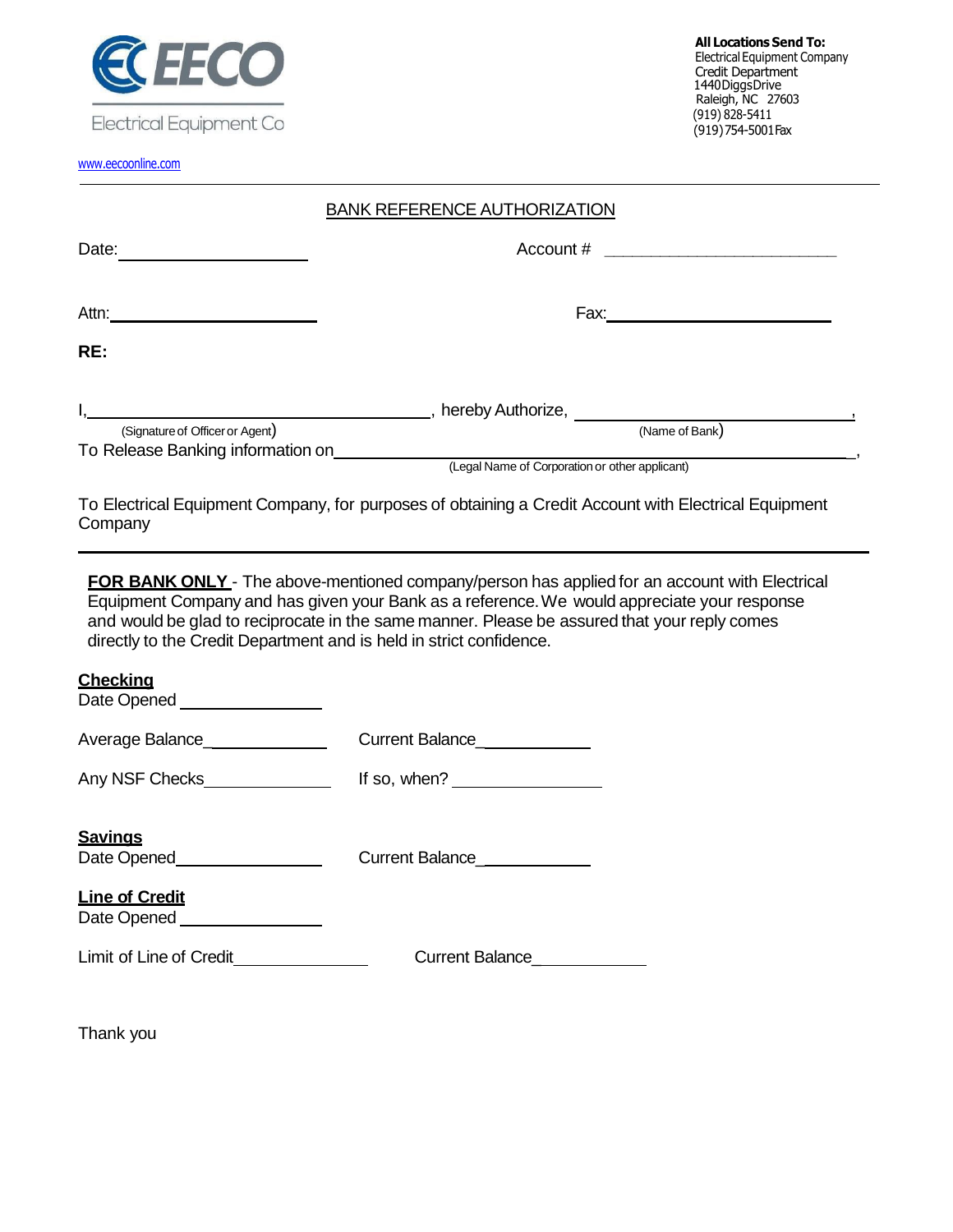

1440 Diggs Dr. Raleigh, NC 27603 919-828-5411 Fax 919-754-5001 [www.eecoonline.com](http://www.eecoonline.com/)

#### **ELECTRICAL EQUIPMENT COMPANY**

#### **COMMERCIAL CREDITAPPLICATION ACKNOWLEDGEMENTAND ACCEPTANCEOF GENERAL TERMSANDCONDITIONSOF SALE**

- 1. This application is made for the purpose of inducing Seller to extend credit to Applicant for the purchase or repair of electrical equipment and supplies, whether ordered orally or in writing and Applicant agrees to pay all invoices or statements of account promptly when due.
- 2. **CONSENT TO OBTAIN AND USE CREDIT INFORMATION**. Applicant acknowledges the prospective benefit to Applicant of this Application and grants permission to Seller to seek and obtain information f r o m trade references, other merchants, credit reporting services, public records and other reasonable sources to determine if credit for business purposes will be extended. If Applicant is a proprietorship or personal guarantor, personal credit information will be obtained for evaluating business credit. If credit is granted, this permission shall be on going and continuing for so long as the credit account remains open and unpaid, and information obtained may be used for collection purposes. If an account is opened credit history may also be supplied to credit reporting services. Upon written request of applicant and after payment of all outstanding balances, the permissions granted pursuant to this Paragraph may be terminated. Applicant represents that this Application and Consent is executed for business purposes only and acknowledges that Seller is not a provider of consumer credit. Applicant waives and releases any and all claims against Seller arising from the obtaining or releasing of credit information done in good faith by Seller. Credit limit may be increased or decreased solely in the discretion of the seller with or without noticeto Applicant.
- 3. Accounts not paid within thirty (30) days will be subject to a service charge of 1 ½% per month on the unpaid balance. In conformity with NCGS 24-5, the aforementioned rate also applies after judgment. If this account is placed with an attorney for collection, Applicant agrees to pay costs of collection, including reasonable attorney's fees which absent evidence to the contrary shall be deemed thirty- three percent (33%), or the amount allowed by law, of the balance due at the time the account is assigned to the attorney, whether or not suit is filed. If judgment is entered, interest shall continue thereafter at the contract rate until paid in full. If this account is placed with a collection agency, applicant agrees to pay all costs of collection. All NSF checks returned to seller will be subject to a \$25 NSF fee.
- 4. No terms and conditions other than those stated herein, and no agreement or understanding, in any way purporting to modify these terms or conditions, shall be binding on Seller without Seller's written consent. Any additional or different terms in the buyer's form are hereby deemed to be material alterations and notice of objectionto them and rejection of them is hereby given.
- 5. This agreement may be terminated by the customer upon written notice delivered via certified mail, return receipt requested to Electrical Equipment Company Credit Department and upon payment in full of all outstanding balances due and owing on the account, and any such revocation shall become effective sixty (60) days after receipt of said written revocation.
- 6. The Applicant agrees to notify Seller in writing via certified mail, return receipt requested, within seven (7) days upon the change of any information given to Seller in this Application, including but not limited to changes in name, ownership, corporate status or structure, or other material changes.
- 7. Waiver by Seller of any terms of this Agreement on one or more occasions shall not be deemed a waiver of Seller's right to subsequently enforce the same or other terms of this Agreement.
- 8. If supplemental information has been provided in support of this Application, whether or not provided simultaneously with the Application, such information shall be deemed incorporated herein and as representations of Applicant to Seller for the purposes of inducing Seller to extend credit to Applicant.
- 9. If a copy of this Application is transmitted to Seller by any electronic method, Applicant shall promptly forward the original to Seller. Notwithstanding, Seller shall be entitled to rely upon the electronically transmitted copy as conclusive evidence of due execution of the original by Applicant. Person signing this Application warrants that he or she has authority to do so on behalf of Applicant.
- 10. Applicant agrees to the General Terms and Conditions of Sale located on EECO website [www.eecoonline.com .](http://www.eecoonline.com/)

| APPLICANT:  |                                                         | Date:        | 20 |
|-------------|---------------------------------------------------------|--------------|----|
|             | (Print legal name of corporation or<br>other applicant) |              |    |
| By:         | (Signature of Officer or Agent)                         | (Seal) Title |    |
|             |                                                         |              |    |
| <b>SEAL</b> |                                                         |              |    |